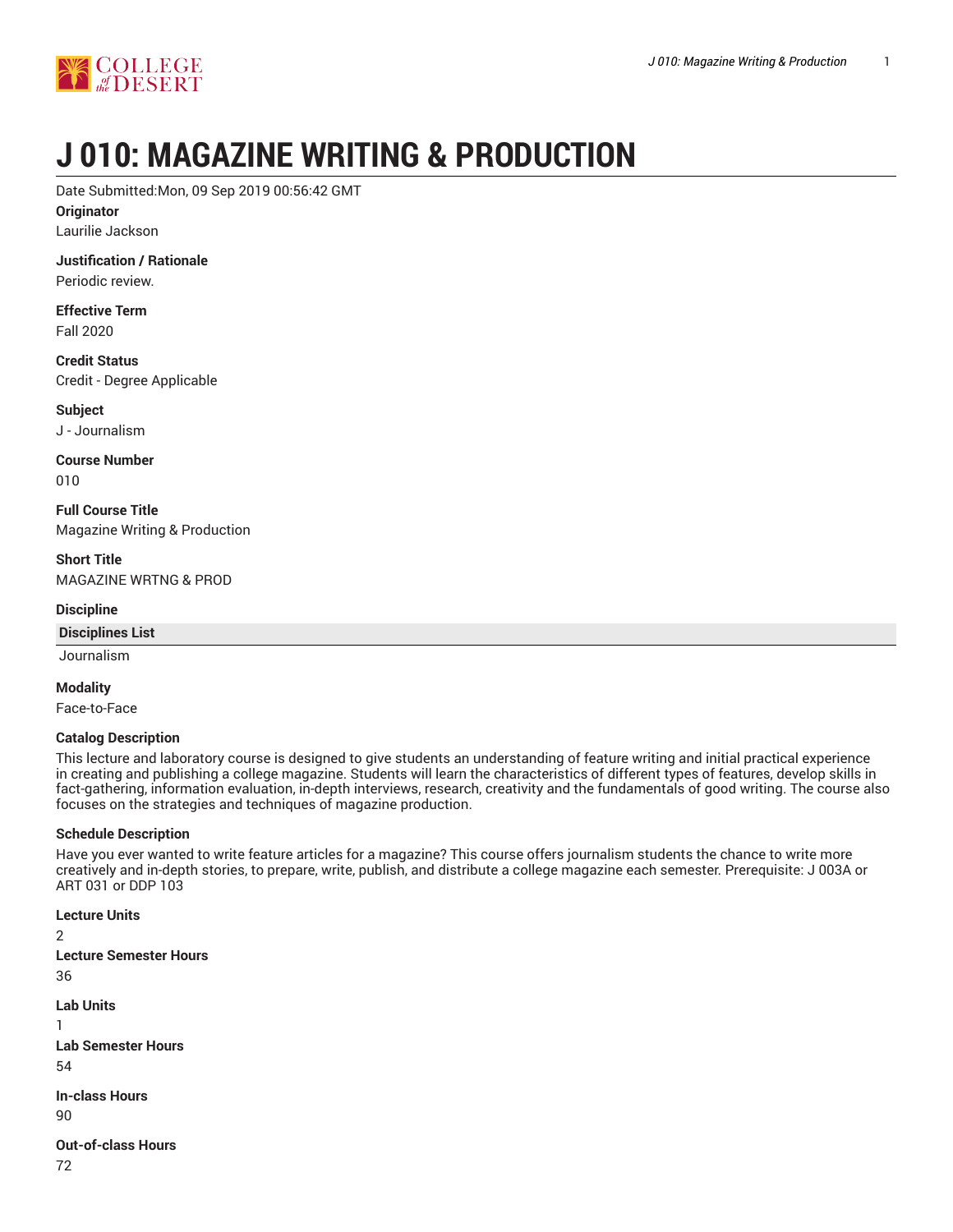

#### **Total Course Units**

3 **Total Semester Hours** 162

## **Prerequisite Course(s)**

J 003A or ART 031 or DDP 103

## **Required Text and Other Instructional Materials**

**Resource Type** Book

**Formatting Style** APA

**Author** Jenny McKay

**Title** The Magazine Handbook

## **Edition**

4th

**City**

New York

**Publisher**

Routledge

**Year** 2018

**College Level**

Yes

**Flesch-Kincaid Level** 13

**ISBN #** 978-1760113698

**Resource Type** Book

**Formatting Style** APA

**Author** Matthew Ricketson and Caroline Graham

**Title** Writing Feature Stories

## **Edition**

2nd

**City** London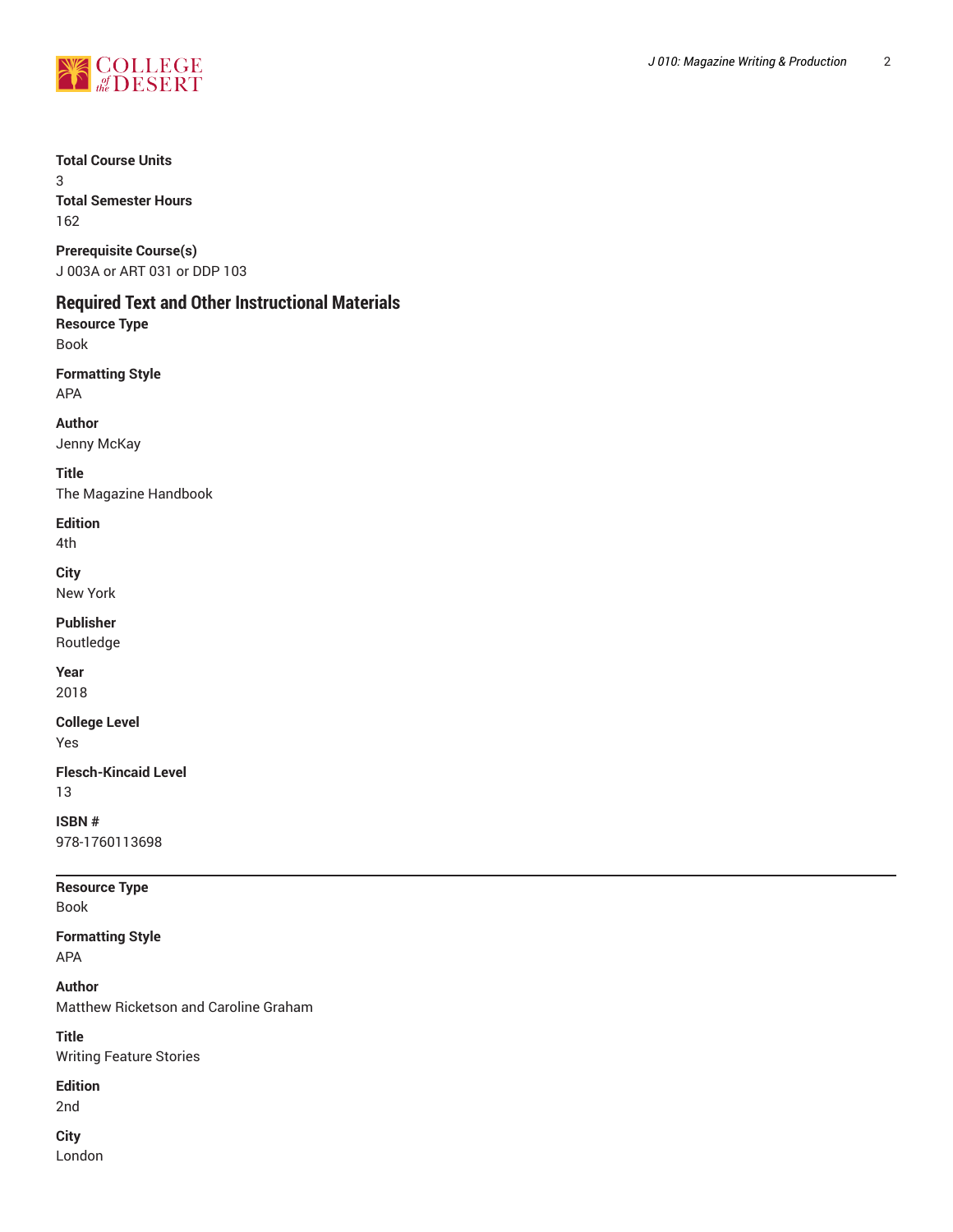

#### **Publisher**

Allen Unwin

**Year** 2018

**College Level** Yes

**Flesch-Kincaid Level** 13

**ISBN #** 978-1760113698

## **Class Size Maximum**

30

#### **Entrance Skills**

Must know the fundamentals of journalism including news judgment, fairness and how to craft a story

#### **Requisite Course Objectives**

J 003A-Identify the characteristics of a good news story, including such elements as timeliness, objectivity, conciseness and readability.

#### **Entrance Skills**

Must understand basic news writing skills including attribution, how and when to use quotations, information selection and how to organize a story.

#### **Requisite Course Objectives**

J 003A-Demonstrate the ability to gather appropriate information and organize publishable news and feature stories.

#### **Entrance Skills**

Must know reporting techniques such as fact-checking, research, interviewing, sources and story origination

#### **Requisite Course Objectives**

J 003A-Apply the rudiments of news gathering, including effective interviewing techniques.

#### **Entrance Skills**

Must know and understand the Associated Press (AP) style of writing.

#### **Requisite Course Objectives**

J 003A-Demonstrate the ability to edit their own writing.

#### **Entrance Skills**

Must have a basic understanding of journalism ethics and legal issues

#### **Requisite Course Objectives**

J 003A-Apply the principles of responsible journalism, including ethics, fairness, interpretation, identification, balance and accuracy.

#### **Entrance Skills**

Must understand basic digital photography skills.

#### **Requisite Course Objectives**

ART 031-Demonstrate an understanding of the fundamentals of capturing the digital image.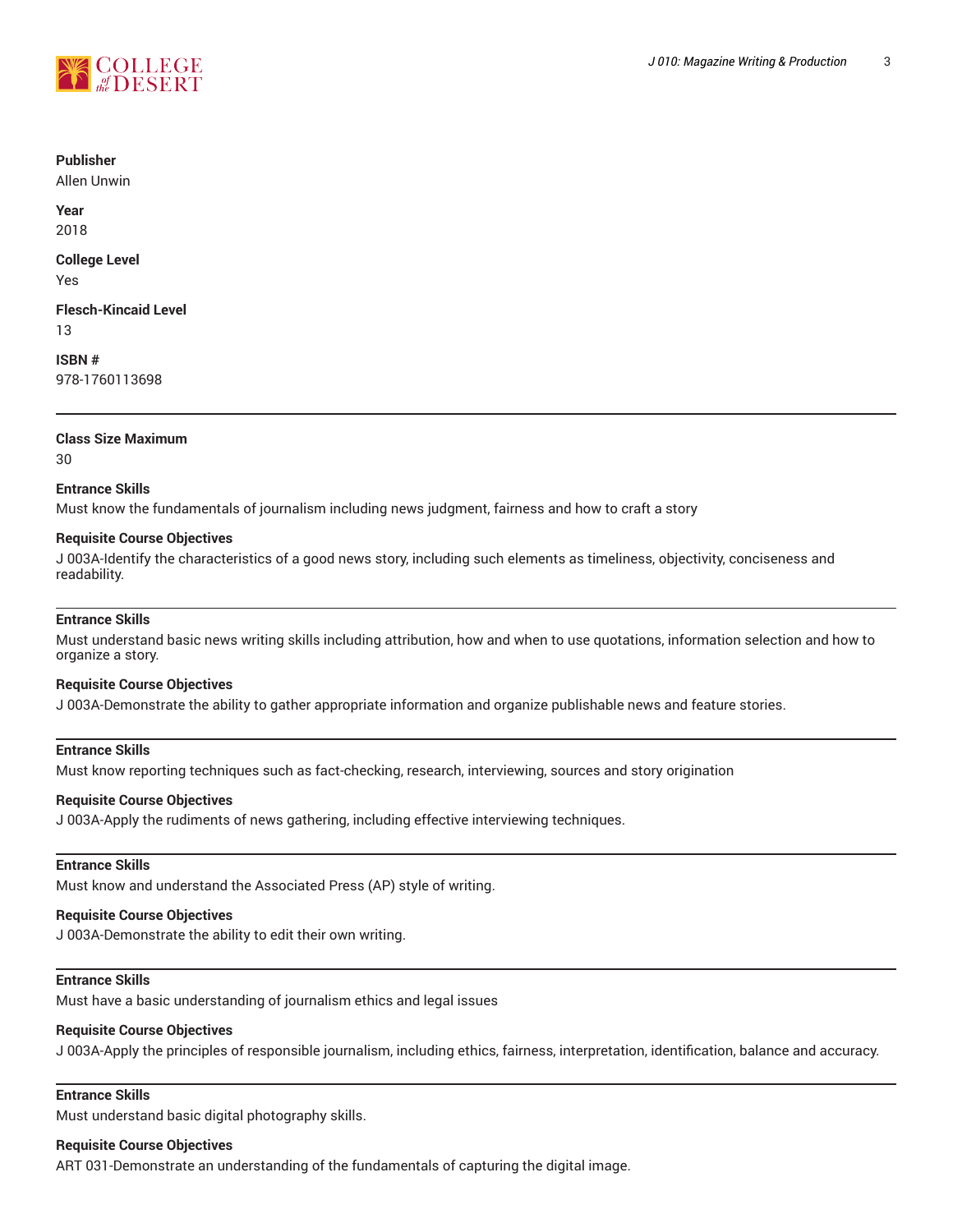

#### **Entrance Skills**

Must understand the different photography formats for both print and digital images.

#### **Requisite Course Objectives**

ART 031-Demonstrate an understanding of image file formats (JPEG, TIFF, GIF, CCITT, LZW).

#### **Entrance Skills**

Must be able to implement layout and design techniques in publishing print and online material

#### **Requisite Course Objectives**

DDP 103-Summarize how designers make decisions about the type of content to include in a project, including considerations such as copyright, project fit, permissions, and licensing. DDP 103-Communicate with others (such as peers and clients) about design plans.

## **Entrance Skills**

Must be able to understand advanced software for various media.

#### **Requisite Course Objectives**

DDP 002-Create page setups for publication of a variety of styles, formats, content and media.

#### **Course Content**

- 1. Characteristics of a feature newspaper and magazine story.
- 2. Researching for feature and magazine articles.
- 3. Interviewing for feature and magazine articles.
- 4. Understanding and writing various different types of feature articles.
- 5. Marketing and writing the magazine article.
- 6. Editing: Writing and re-writing.
- 7. Legal and ethical considerations in magazine production.
- 8. Photojournalism
- 9. Magazine Design and Layout

#### **Lab Content**

- 1. Collaboratively and individually decide on newsworthy feature topics/issues and write in-depth feature magazine articles.
- 2. Conduct thorough research for feature stories online and in books and magazines.
- 3. Interview credible sources of information to gain in-depth knowledge of the issue or item.
- 4. Write and edit stories following the careful guidelines of writing for feature and magazine articles.
- 5. Take appropriate photos to accompany stories in a magazine.
- 6. Prepare, produce and publish a college magazine.

#### **Course Objectives**

|             | <b>Objectives</b>                                                                                                                                                        |
|-------------|--------------------------------------------------------------------------------------------------------------------------------------------------------------------------|
| Objective 1 | Identify the characteristics of good feature and magazine stories and how they differ from a basic newspaper story.                                                      |
| Objective 2 | Write a variety of feature stories that reflect critical and creative thought including profiles, sidebars, backgrounders,<br>news features, human interest and brights. |
| Objective 3 | Apply the principles of effective feature interviewing and research in preparing and gathering information for a<br>magazine article.                                    |
| Objective 4 | Devise a method of critically selecting appropriate content and stories for a magazine publication.                                                                      |
| Objective 5 | Explain ethical issues that may arise in reporting and gathering content for a feature story.                                                                            |
| Objective 6 | Apply the basic principles of magazine design, layout, and publication for a campus-wide magazine.                                                                       |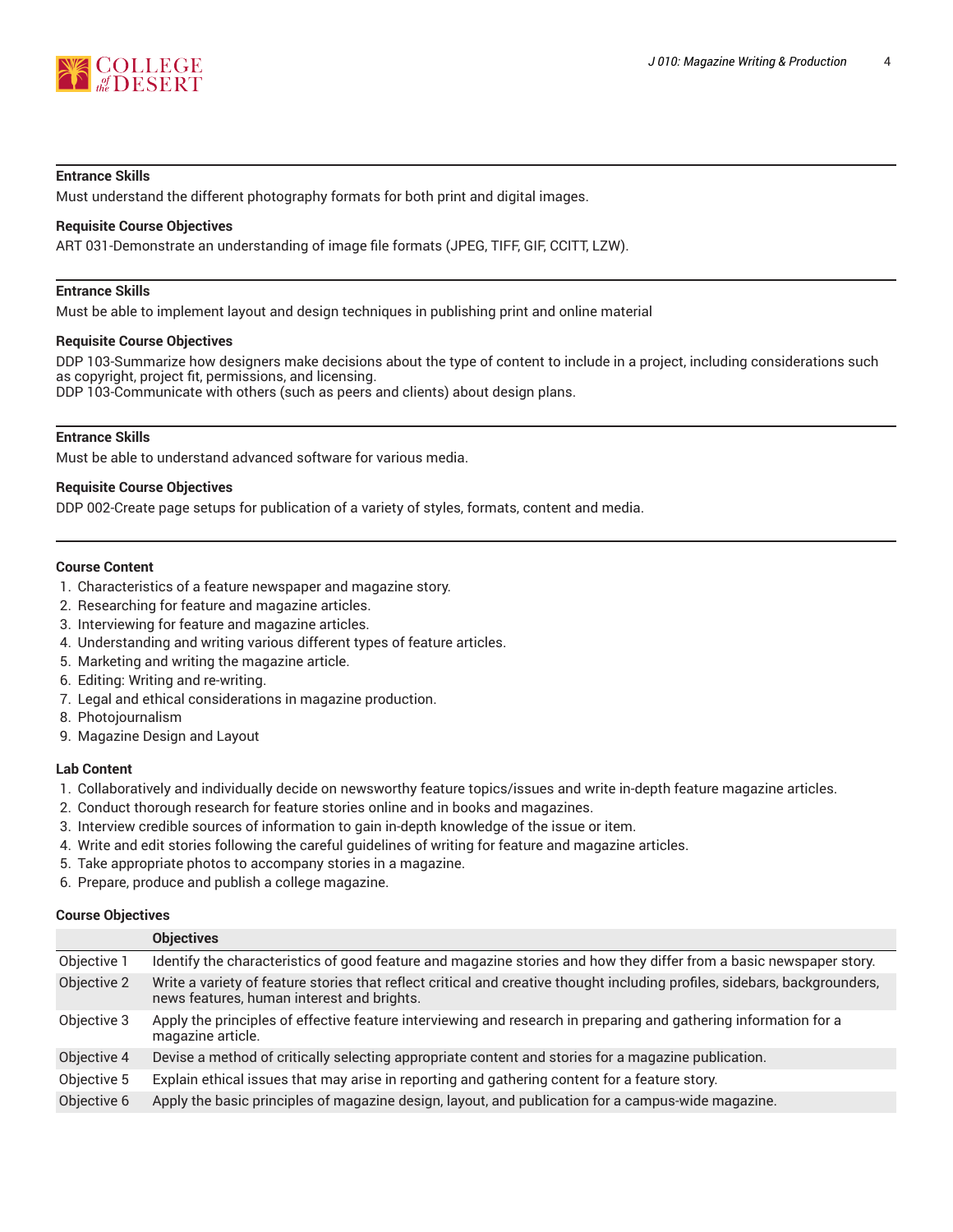

## **Student Learning Outcomes**

|           | Upon satisfactory completion of this course, students will be able to:                                                                                   |
|-----------|----------------------------------------------------------------------------------------------------------------------------------------------------------|
| Outcome 1 | Explain the importance of research, sources, interviewing, fact-checking and other tools used to write effective feature<br>articles.                    |
| Outcome 2 | Compare different storytelling skills to create a variety of features including human interest, news, sidebars,<br>backgrounders, profiles, and brights. |
| Outcome 3 | Implement basic editing, layout and design techniques to produce an aesthetically appealing print and digital<br>publication.                            |

#### **Methods of Instruction**

| <b>Method</b>                        | Please provide a description or examples of how each instructional<br>method will be used in this course.                                                                                                                                                                                                                                                                                                                       |                           |
|--------------------------------------|---------------------------------------------------------------------------------------------------------------------------------------------------------------------------------------------------------------------------------------------------------------------------------------------------------------------------------------------------------------------------------------------------------------------------------|---------------------------|
| Laboratory                           | Students will engage in the process of magazine production. They will<br>develop feature story ideas, interview, research, write, edit, plan, choose<br>photos, design, layout, prepare and publish a college magazine.                                                                                                                                                                                                         |                           |
| Participation                        | Students will participate in class activities, discussions and assignments<br>individually and collaboratively in developing, producing, publishing and<br>distributing a college magazine                                                                                                                                                                                                                                      |                           |
| Observation                          | Students will read and write critiques on professional feature writers, a<br>variety of magazines and publishers                                                                                                                                                                                                                                                                                                                |                           |
| Lecture                              | Instructors will lecture on advanced reporting and writing style such<br>as various features like magazine stories, photography and the layout<br>and design, sometimes as a way to establish a context for reading<br>and writing assignments. Lectures may include powerpoints, visual<br>aids, videos, supplementary hand-outs and professional advice from<br>professional magazine writers and publishers (guest speakers) |                           |
| Self-exploration                     | Students will reflect on their development as feature writers,<br>photographers, and graphic designers.                                                                                                                                                                                                                                                                                                                         |                           |
| Technology-based instruction         | Students will compose and edit their stories on computers using<br>Wordpress, the Adobe Creative Suite software In Design and Photoshop.                                                                                                                                                                                                                                                                                        |                           |
| <b>Discussion</b>                    | Students will engage in whole-class group discussions about the<br>magazine industry and other related topics                                                                                                                                                                                                                                                                                                                   |                           |
| Demonstration, Repetition/Practice   | Students will demonstrate an understanding of the magazine production<br>process                                                                                                                                                                                                                                                                                                                                                |                           |
| <b>Methods of Evaluation</b>         |                                                                                                                                                                                                                                                                                                                                                                                                                                 |                           |
| <b>Method</b>                        | Please provide a description or examples of how<br>each evaluation method will be used in this course.                                                                                                                                                                                                                                                                                                                          | <b>Type of Assignment</b> |
| Student participation/contribution   | Students will participate actively and appropriately<br>in class discussions, exercises, and projects (100%<br>of student participation and contribution will be<br>completed in class)                                                                                                                                                                                                                                         | In Class Only             |
| Mid-term and final evaluations       | Students will complete midterm and/or final<br>assessments on course concepts. These<br>assessments may be short-answer responses,<br>in-class essays, portfolios, and other writing-<br>based assessments. (50% of mid-term and final<br>evaluations will occur in class and 50% out of class)                                                                                                                                 | In and Out of Class       |
| Field/physical activity observations | Students will tour at least two local magazine<br>publications to observe the magazine production<br>process in a professional setting (100% of field/<br>physical activity observations will occur off campus<br>out of the classroom during class time)                                                                                                                                                                       | In Class Only             |
| Laboratory projects                  | Students will create, develop, produce and publish<br>a college magazine. They will interview, research,<br>take photos, create layout and design templates<br>and gather information for their stories. (100% of<br>laboratory work will be done in class)                                                                                                                                                                     | In Class Only             |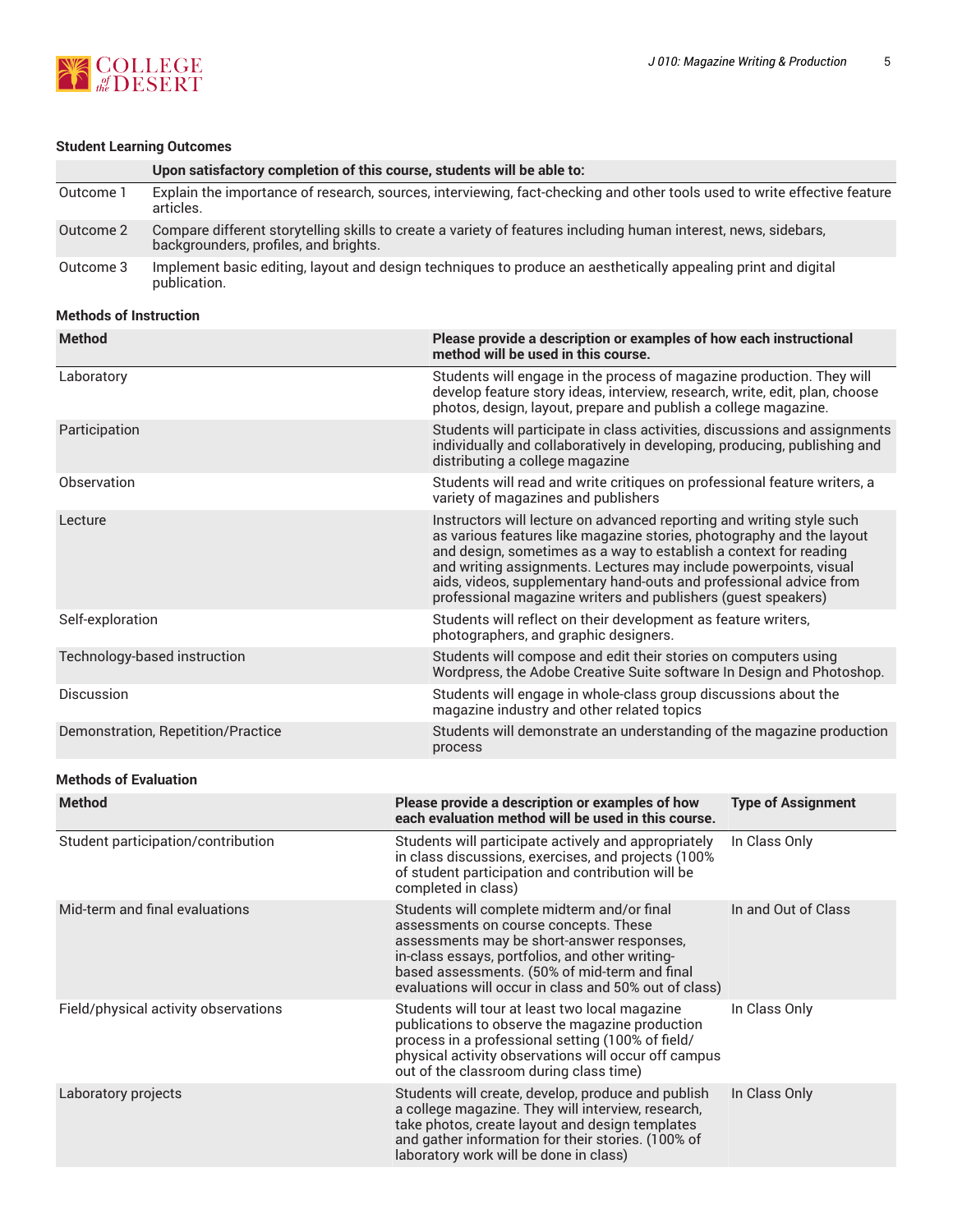| Critiques        | Students will write a minimum of four critiques<br>of their classmates' writing, professional feature<br>writers, magazine design and layout, and<br>photographers. Students will follow a guided<br>protocol that encourages active reflection and<br>dialogue. (60% of critiques will be completed in<br>class and 40% out of class). | In and Out of Class |
|------------------|-----------------------------------------------------------------------------------------------------------------------------------------------------------------------------------------------------------------------------------------------------------------------------------------------------------------------------------------|---------------------|
| Written homework | Students will write a minimum of three feature<br>stories and participate in written assignments<br>about the photography and layout and design<br>development for print and online magazine. (100%<br>of assignments will be completed out of class).                                                                                  | Out of Class Only   |
| Portfolios       | Students will compile a portfolio of print and<br>online feature writing assignments, photos, and<br>graphic design and layout work that reflects on their<br>learning. (60% of work will be done in class and 40%<br>out of class)                                                                                                     | In and Out of Class |

#### **Assignments**

#### **Other In-class Assignments**

Complete production of feature articles, magazine content, photos, layout, and design.

#### **Other Out-of-class Assignments**

1. Read and respond to assigned readings from the textbook and other supplementary materials distributed in class.

2. Participate in completing all aspects of the production, publishing, and distribution of a college magazine.

3. Complete additional assignments that are given in class to enhance the understanding of lectures and course content.

#### **Grade Methods**

Letter Grade Only

## **MIS Course Data**

**CIP Code** 09.0401 - Journalism.

**TOP Code** 060200 - Journalism

**SAM Code** B - Advanced Occupational

**Basic Skills Status** Not Basic Skills

**Prior College Level** Not applicable

**Cooperative Work Experience** Not a Coop Course

**Course Classification Status** Credit Course

**Approved Special Class** Not special class

**Noncredit Category** Not Applicable, Credit Course

**Funding Agency Category** Not Applicable